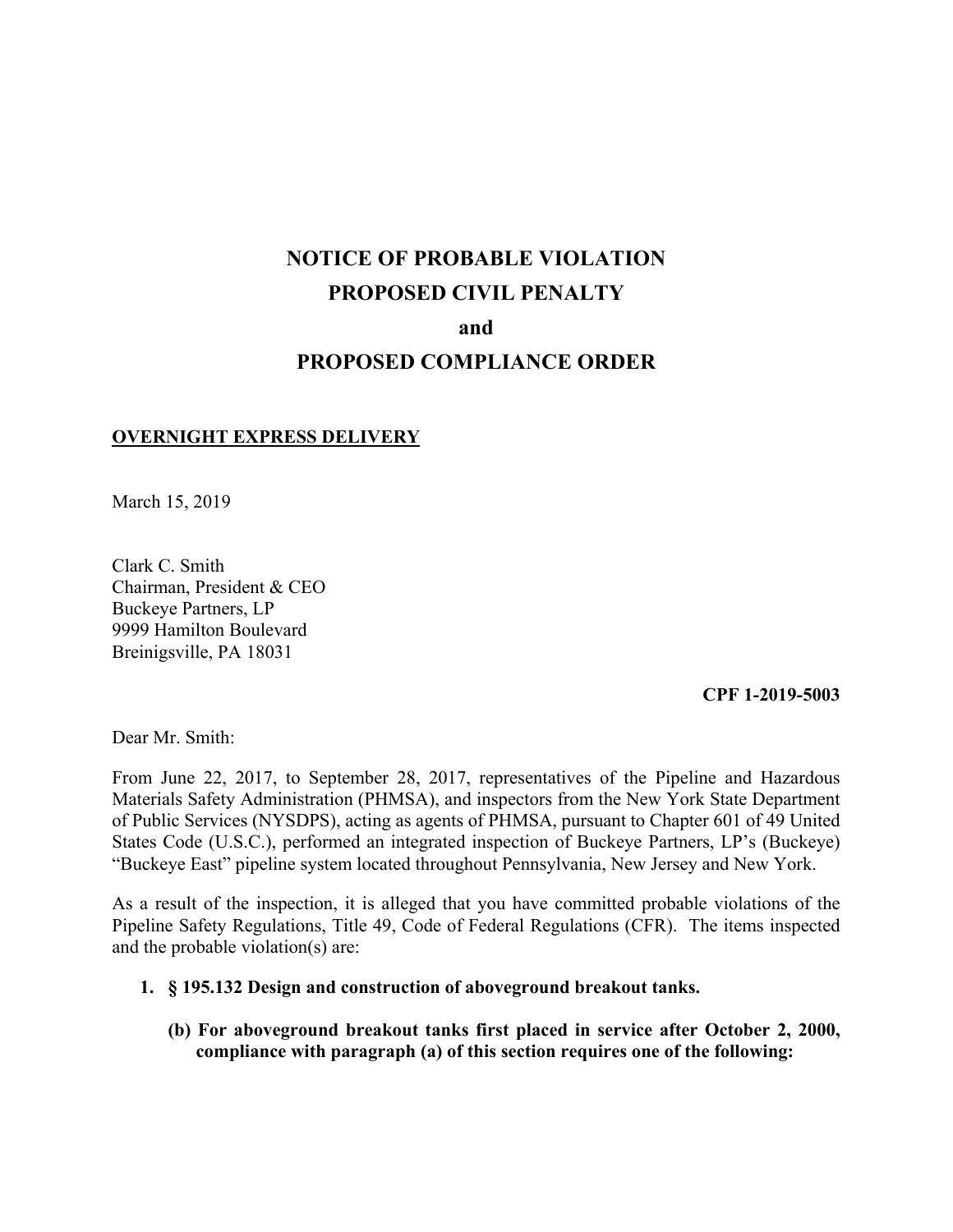- **(1) Shop-fabricated, vertical, cylindrical, closed top, welded steel tanks with nominal capacities of 90 to 750 barrels (14.3 to 119.2 m3) and with internal vapor space pressures that are approximately atmospheric must be designed and constructed in accordance with API Spec 12F (incorporated by reference, see § 195.3).**
- **(2) Welded, low-pressure (i.e., internal vapor space pressure not greater than 15 psig (103.4 kPa)), carbon steel tanks that have wall shapes that can be generated by a single vertical axis of revolution must be designed and constructed in accordance with API Std 620 (incorporated by reference, see § 195.3)**
- **(3) Vertical, cylindrical, welded steel tanks with internal pressures at the tank top approximating atmospheric pressures (i.e., internal vapor space pressures not greater than 2.5 psig (17.2 kPa), or not greater than the pressure developed by the weight of the tank roof) must be designed and constructed in accordance with API Std 650 (incorporated by reference, see § 195.3)**
- **(4) High pressure steel tanks (i.e., internal gas or vapor space pressures greater than 15 psig (103.4 kPa)) with a nominal capacity of 2000 gallons (7571 liters) or more of liquefied petroleum gas (LPG) must be designed and constructed in accordance with API Std 2510 (incorporated by reference, see §195.3)".**

Buckeye failed to design and construct an aboveground breakout tank first placed in service after October 2, 2000, in accordance with one of the standards required pursuant to  $\S$  195.132(b). Specifically, Buckeye failed to design and construct the shop-fabricated, 476-barrel capacity relief breakout Tank 3 at its Tuckerton (RG) facility to a standard listed in § 195.132(b).

 atmospheric tanks in a combination of shapes and orientations. Tank 3 is a welded, fixed roof, During the inspection, the PHMSA inspector reviewed records of aboveground breakout tanks within Buckeye's system. Based on a summary spreadsheet of breakout tank data provided by Buckeye, RG Tank 3 was documented as being designed and constructed in 2010 to the Underwriters Laboratories 142 (UL 142) standard. UL 142 applies to shop fabricated, steel, horizontally oriented relief breakout tank with a 476-barrel capacity.

 in § 195.2) must be designed and constructed in accordance with one of the four standards Section 195.132(b) specifies that in order to comply with § 195.132(a), breakout tanks (as defined (incorporated by reference in § 195.3) listed therein; UL 142 is not listed. Additionally, the API standards listed in § 195.132(b) are intended for vertically oriented breakout tanks only, while Tank 3 is horizontally oriented. Thus, Tank 3 was not designed and constructed in accordance with a specified standard listed in § 195.132(b).

Therefore, Buckeye failed to design and construct its relief Tank 3 at its RG facility to a specification or standard incorporated by reference into Part 195 and specified in § 195.132(b).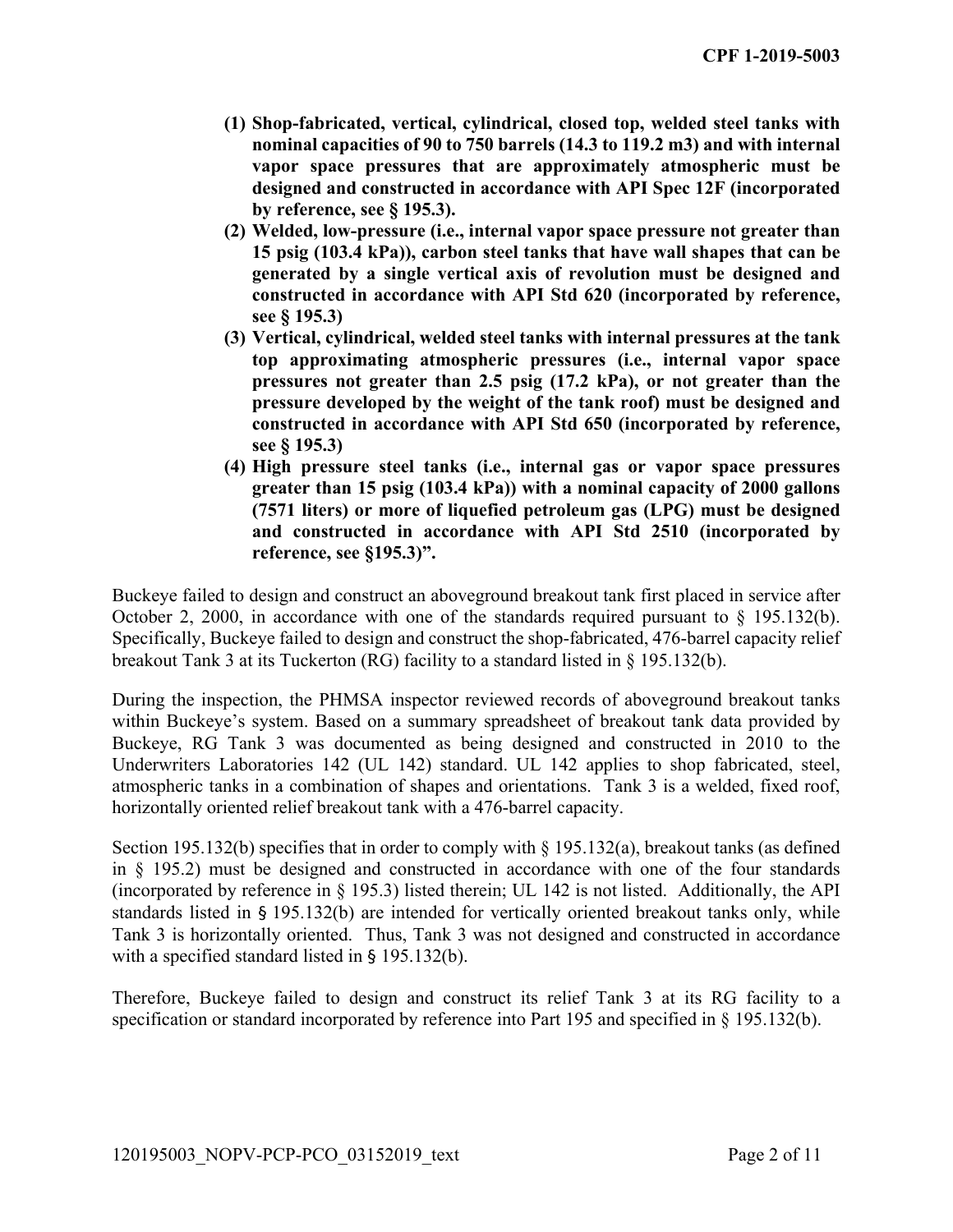- **2. § 195.402 Procedural manual for operations, maintenance and emergencies.**
	- **(a)** *General***. Each operator shall prepare and follow for each pipeline system a manual of written procedures for conducting normal operations and maintenance activities and handling abnormal operations and emergencies. This manual shall be reviewed at intervals not exceeding 15 months, but at least once each calendar year, and appropriate changes made as necessary to insure that the manual is effective. This manual shall be prepared before initial operations of a pipeline system commence, and appropriate parts shall be kept at locations where operations and maintenance activities are conducted.**

 Buckeye failed to follow for each pipeline system a manual of written procedures for conducting normal operations and maintenance activities. Specifically, Buckeye failed to follow its *Corrosion Manual, Procedure A-02 External Corrosion Control,* issued 12/2012, (Procedure A-02), developed to comply with § 195.575(c),<sup>1</sup> by failing to inspect electrical isolation devices at 31 casings during its 2014-2016 annual surveys.

During the inspection, the PHMSA inspectors reviewed Buckeye's Procedure A-02 and annual corrosion-control survey records from 2014-2016 (Records) for the following pipeline segments:

- $\bullet$  SN714RG-RG714ZG
- ZR802CY
- AN751BO
- $-BX751AN$
- $\bullet$  CZ751IX
- $\bullet$  IX751WA

Section 9.4 of Procedure A-02 stated:

*"Annually during the corrosion control survey, installed electrical isolation devices shall be inspected for proper operation. Deficiencies shall be noted in the [Cathodic Protection Data Management (CPDM) System] and work orders initiated for repair or replacement of the deficient device."* 

The Records demonstrated that in 34 instances on 31 different casings, Buckeye failed to inspect the casing's electrical isolation from the pipeline for proper operation on an annual basis during the 2014-2016 timeframe.

Therefore, Buckeye failed to follow its Procedure for annually inspecting electrical isolation devices in accordance with its Section 9.4.

<u>.</u>

<sup>&</sup>lt;sup>1</sup> Section 195.575(c) states: "You must inspect and electrically test each electrical isolation to assure the isolation is adequate."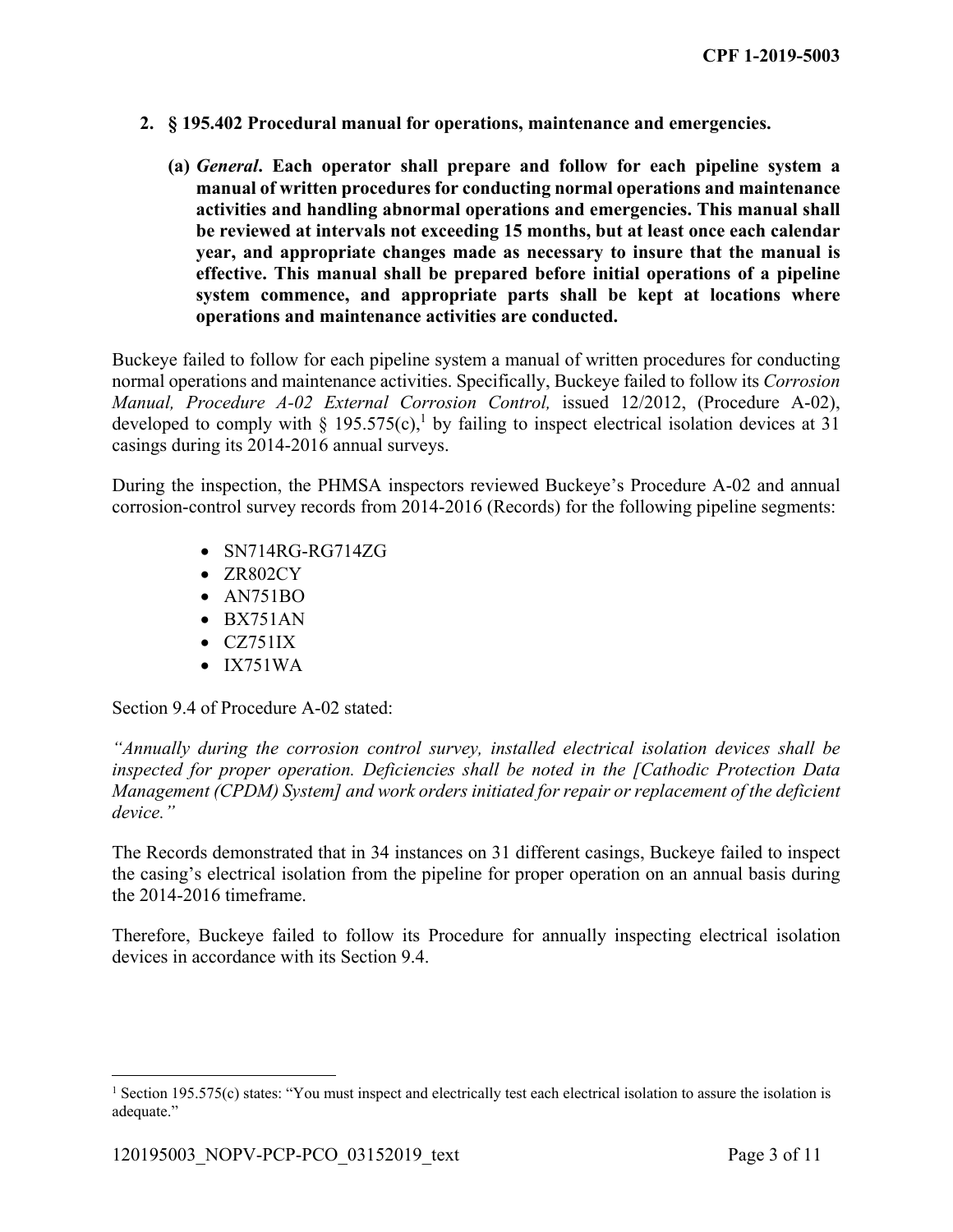- **3. § 195.402 Procedural manual for operations, maintenance and emergencies.**
	- **(a)** *General.* **Each operator shall prepare and follow for each pipeline system a manual of written procedures for conducting normal operations and maintenance activities and handling abnormal operations and emergencies. This manual shall be reviewed at intervals not exceeding 15 months, but at least once each calendar year, and appropriate changes made as necessary to insure that the manual is effective. This manual shall be prepared before initial operations of a pipeline system commence, and appropriate parts shall be kept at locations where operations and maintenance activities are conducted.**

Buckeye failed to follow for each pipeline system a manual of written procedures for conducting normal operations and maintenance activities. Specifically, Buckeye failed to follow its *Corrosion Manual, Procedure A-02 External Corrosion Control,* issued 12/12 (Procedure A-02), which required that abnormalities or equipment deficiencies be corrected within one inspection cycle or that the company document the reasons why such abnormalities or equipment deficiencies could not be corrected within that timeframe. Procedure A-02 contained both requirements under its own internal policies and procedures, as well as how to comply with § 195.573(e) and other corrosion-control regulations under Part 195. 2

During the inspection, the PHMSA inspector reviewed Buckeye's Procedure A-02. Section 3.7, which stated in part:

*"…Any abnormality or equipment deficiency should be corrected within one inspection cycle. The reasons that any abnormality or equipment deficiency cannot be corrected within the timeframe must be documented in the Work Order."* 

In the case of cathodic protection monitoring, Buckeye's procedures and 49 CFR 195.573(a)(1) require once per calendar year, not to exceed 15-month inspection cycles for protected pipelines.

1

<sup>2</sup> Section 195.573(e) states: "(e) Corrective action. You must correct any identified deficiency in corrosion control as required by § 195.401(b). However, if the deficiency involves a pipeline in an integrity management program under § 195.452, you must correct the deficiency as required by § 195.452(h)."

 Section 195.401(b) states: "(b) An operator must make repairs on its pipeline system according to the following requirements:

<sup>(1)</sup> *Non Integrity management repairs.* Whenever an operator discovers any condition that could adversely affect the safe operation of its pipeline system, it must correct the condition within a reasonable time. However, if the condition is of such a nature that it presents an immediate hazard to persons or property, the operator may not operate the affected part of the system until it has corrected the unsafe condition.

<sup>(2)</sup> *Integrity management repairs.* When an operator discovers a condition on a pipeline covered under §195.452, the operator must correct the condition as prescribed in §195.452(h).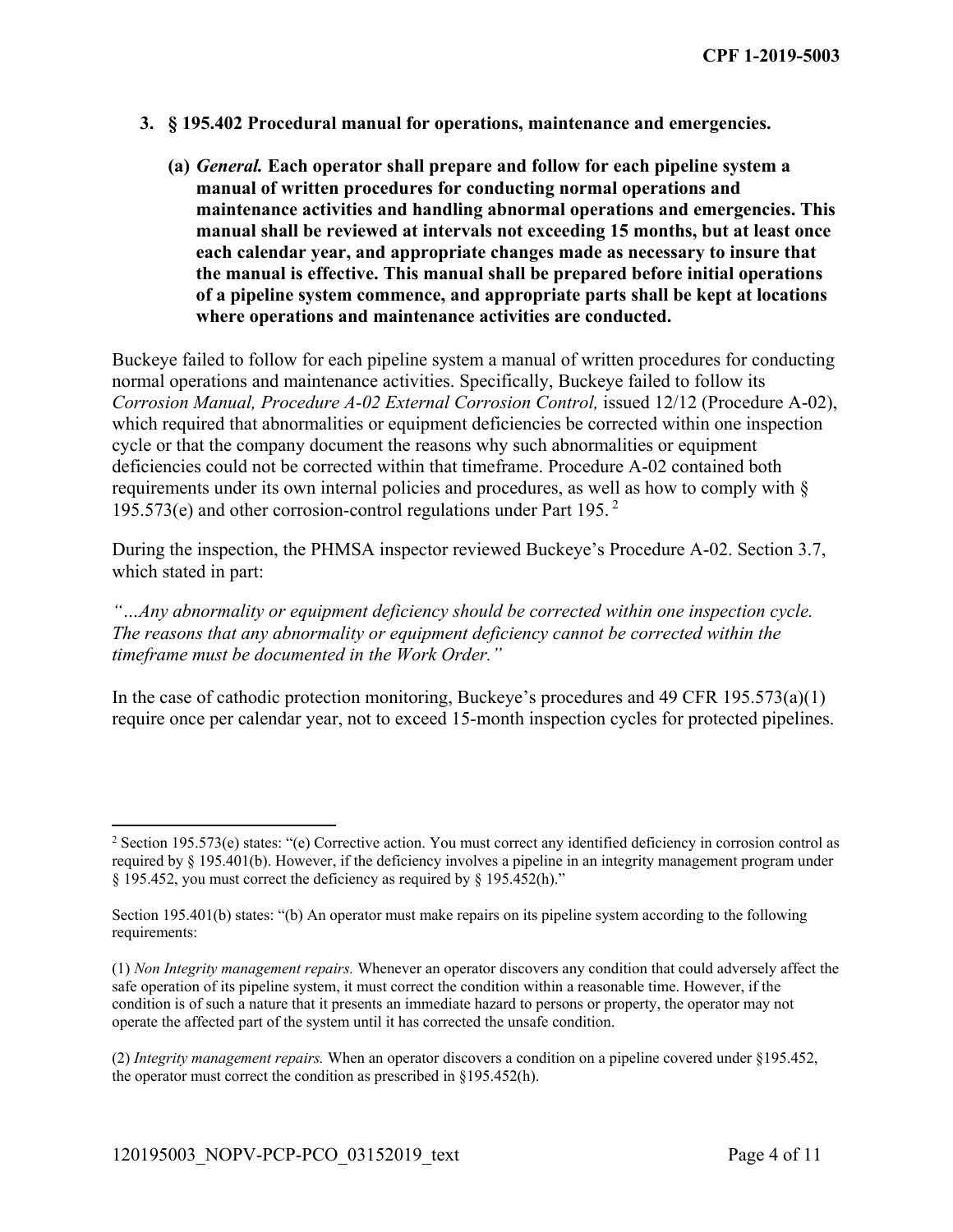During the inspection, the PHMSA and NYDPS inspectors reviewed annual corrosion-control survey records from 2014-2017 and found the following recorded corrosion deficiencies where Buckeye failed to take corrective action within one inspection cycle, as required by Procedure A-02.

*Issue #1: Test Leads* 

Procedure A-02 section 1.9.7 stated:

*"All test leads found to be defective (i.e., required readings cannot be obtained) shall be repaired within one inspection cycle, if other facilities are not readily available to ensure adequate protection."* 

During the Long Island inspection, a NYSDPS inspector reviewed annual corrosion-control survey records for Buckeye's Long Island System. At the following test station, the records indicated that Buckeye failed to correct defective test leads within one inspection cycle. Buckeye also failed to document in the Work Order why the defective test leads could not be corrected within one inspection cycle.

Staten Island and Brooklyn to New Lots Junction Section B (2014-2016):

• Paulding & Speedwell Ave MP 5.004.

*Issue # 2: Structure-to-Soil Potentials (Low Readings)* 

Procedure A-02, Sections [2.1.1-2.13](https://2.1.1-2.13), specify the cathodic-protection criteria that Buckeye utilizes at its test stations:

*"2.1.1 A negative structure-to-soil (cathodic) potential of at least 850 mV with the cathodic protection applied. This potential is measured with respect to a saturated copper/copper sulfate reference electrode contacting the electrolyte. Voltage drops other than those across the structureto-electrolyte boundary must be considered for valid interpretation of this voltage measurement. Consideration is understood to mean the application of sound engineering practice in determining the significance of voltage drops using one or more of the following methods: reviewing the historical performance of the [cathodic protection (CP)] system, physical examinations for evidence of corrosion, measuring or calculating the voltage drop(s), and/or evaluating polarization levels.* 

*2.1.2 A negative structure polarized potential of at least 850 mV relative to a saturated copper/copper sulfate reference electrode contacting the electrolyte.* 

*2.1.3 A minimum of 100 mV of cathodic polarization between the structure surface and a stable reference electrode contacting the electrolyte. The formation or decay of polarization can be measured to satisfy this criterion."*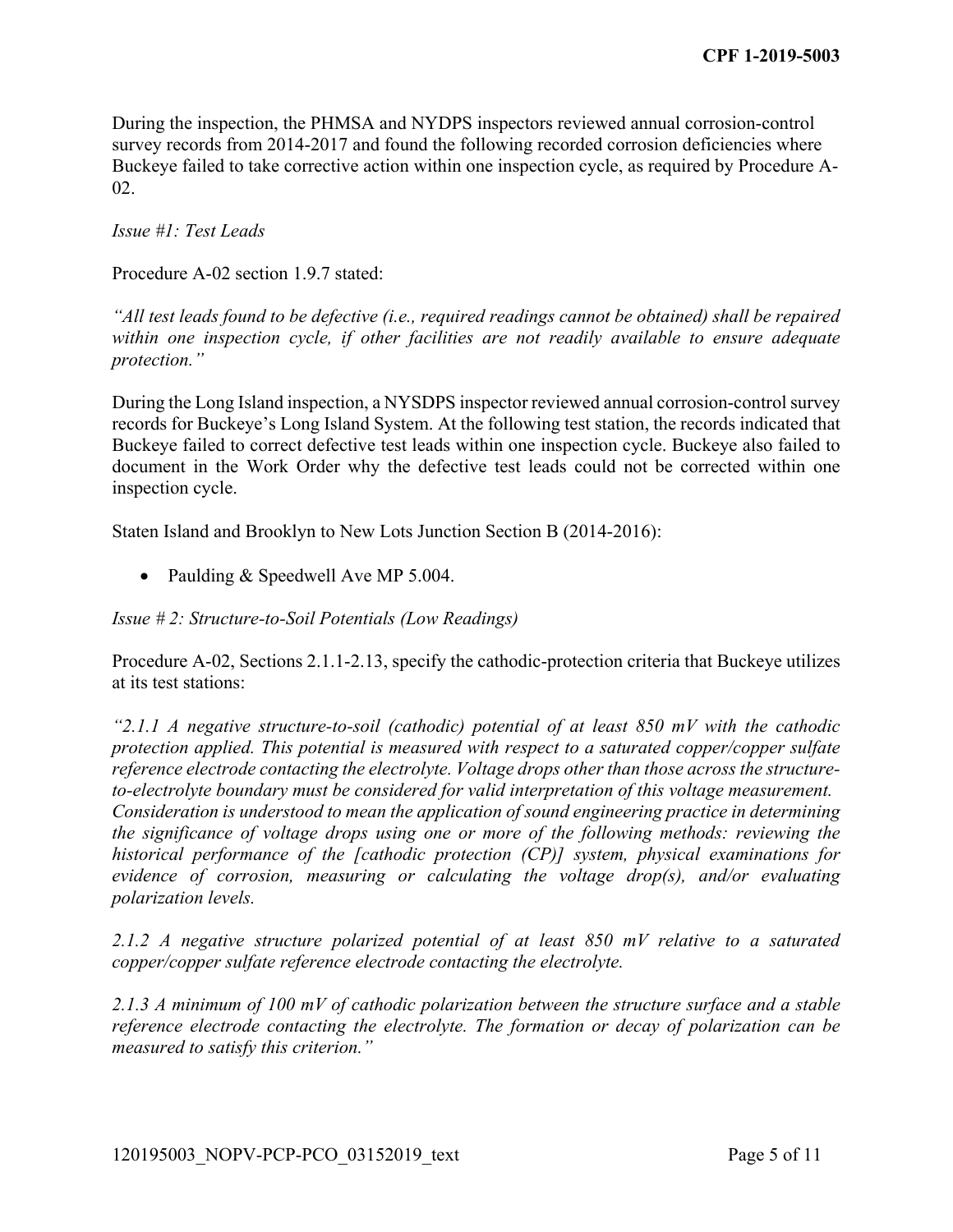During the inspection, the PHMSA inspector reviewed annual corrosion-control survey records from 2014-2017 for the MX751RE, RE751AX, SN714RG-RG714ZG, MU720DT, and DT722DG pipeline segments. At the following 11 test stations, Buckeye's records designated it was utilizing the -0.850 Volt IR Free (IRF) criterion for determining adequate cathodic protection, which aligns with Section 2.1.2 of its Procedure A-02, and requires an IRF voltage more negative than -0.850 Volts. All 2014-2016 readings in the records for the following test stations demonstrated Structure (pipeline) IRF readings more positive than -0.850 Volts, and did not provide any justification as to why the required timeframe for remediation of these deficient readings could not be met:

## DT722DG (2014-2016):

 $\bullet$  Sun PL XNG 217+03

## RE751AX (2014-2016):

- CR #85 Indian Creek Road MP 34.91
- Wild Cherry Rd MP 37.020
- CR #88 Lower Macungie Rd MP 37.54
- $\bullet$  CR #89 East Texas Rd MP 38.050
- CR  $\#93$  Hamilton Blvd. RT 222 MP 39.450
- Walnut St MP 39.972
- Broadway MP 40.358
- Briarcliff Rd. MP 40.397

#### SN714RG-RG714ZG (2014-2016):

• American Drive XNG Water Line 662+36

#### MU720DT (2014-2017):

 $\bullet$  LR 07014 9686+94

In addition, records reviewed by NYDPS for the Long Island terminal, Test Point 16 sump tank discharge pipe demonstrated Structure pipe-to-soil (P/S) readings more postive than -0.850 V on 7/3/14 and 10/1/15. The records did not include any Structure IRF readings, indications of which criterion from Sections  $2.1.1 - 2.1.3$  of Procedure A-02 was utilized, or justification as to why the required timeframe for remediation of the deficient reading could not be met.

Therefore, for all the reasons detailed above, Buckeye failed in 26 instances to follow its own Procedure A-02, which requires that abnormalities or equipment deficiencies be corrected within one inspection cycle or that the company document the reasons why such abnormalities or equipment deficiencies could not be corrected within that timeframe.

This violation is a repeat of violations found in CPF 1-2013-5002, Item #1.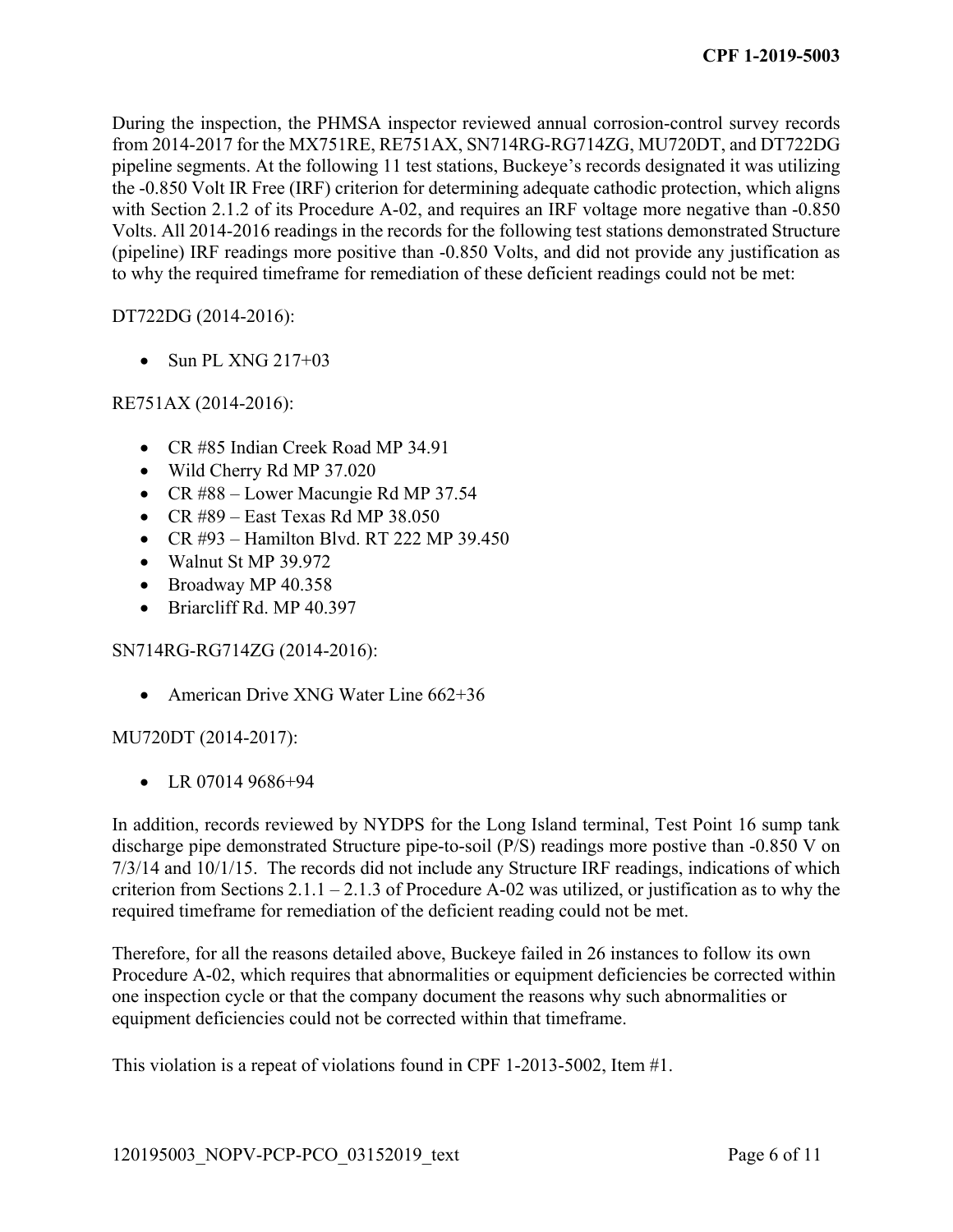- **4. § 195.573 What must I do to monitor external corrosion control?** 
	- **(a)** *Protected pipelines***. You must do the following to determine whether cathodic protection required by this subpart complies with § 195.571:**
	- **(1) Conduct tests on the protected pipeline at least once each calendar year, but with intervals not exceeding 15 months. However, if tests at those intervals are impractical for separately protected short sections of bare or ineffectively coated pipelines, testing may be done at least once every 3 calendar years, but with intervals not exceeding 39 months.**

Buckeye failed to conduct tests on its cathodically protected pipelines at least once each calendar year, but with intervals not exceeding 15 months. Specifically, Buckeye failed to conduct tests at the required intervals at 20 test stations along the RE751AX pipeline and within its Long Island Pipeline System between 2014 and 2016.

During the inspection, the PHMSA inspector reviewed annual corrosion-control survey records from 2014-2016 for the MX751RE and RE751AX pipeline segments. At the following three test stations, Buckeye took CP readings on 6/19/2015 and 10/10/2016, exceeding the 15-month maximum interval by 21 days:

- $\bullet$  SPECTRA (TET) Line #27 (36") Crossing, 1488+25
- SPECTRA (TET) Line #19 (30") Crossing, 1488+46
- $\bullet$  SPECTRA (TET) Line #12 (24") Crossing, 1488+72

During the Long Island inspection, the NYSDPS inspector reviewed annual corrosion-control survey records for the Long Island System, including the Staten Island and Brooklyn to New Lots Junction (Section B) and the BP-Amoco-Ditmas Shippers Line (Section E). At the following 20 test stations, Buckeye failed in 30 instances to conduct CP tests at least once each calendar year:

| <b>Section</b> | <b>MP</b><br>No. | <b>Test Station</b><br>Location | Date<br><b>Tested</b> | Pipe-to-Soil<br><b>Reading?</b> | Number of<br><b>Missed</b><br>Calendar- |
|----------------|------------------|---------------------------------|-----------------------|---------------------------------|-----------------------------------------|
|                |                  |                                 |                       |                                 | <b>Year Tests</b>                       |
| B              | 6.532            | S. Gannon/                      | 6/26/2014             | No reading                      | 3                                       |
|                |                  | <b>Wooley Ave</b>               | 8/6/2015              | No reading                      |                                         |
|                |                  |                                 | 11/1/2016             | No reading                      |                                         |
|                | 6.577            | S. Gannon/                      | 8/6/2015              | <b>Yes</b>                      |                                         |
|                |                  | Martin Ave                      | 11/1/2016             | No reading                      |                                         |
|                | 6.916            | Clove Lakes                     | 6/26/2014             | Yes                             | 2                                       |
|                |                  | Expwy                           | 8/6/2015              | No reading                      |                                         |
|                |                  |                                 | 11/1/2016             | No reading                      |                                         |
|                | 6.988            | S. Gannon/                      | 8/6/2015              | Yes                             |                                         |
|                |                  | <b>Bradley</b>                  | 11/1/2016             | No reading                      |                                         |
|                | 7.599            | Manor Road                      | 6/27/2014             | No reading                      | 2                                       |
|                |                  |                                 | 9/24/2015             | No reading                      |                                         |
|                |                  |                                 | 11/1/2016             | Yes                             |                                         |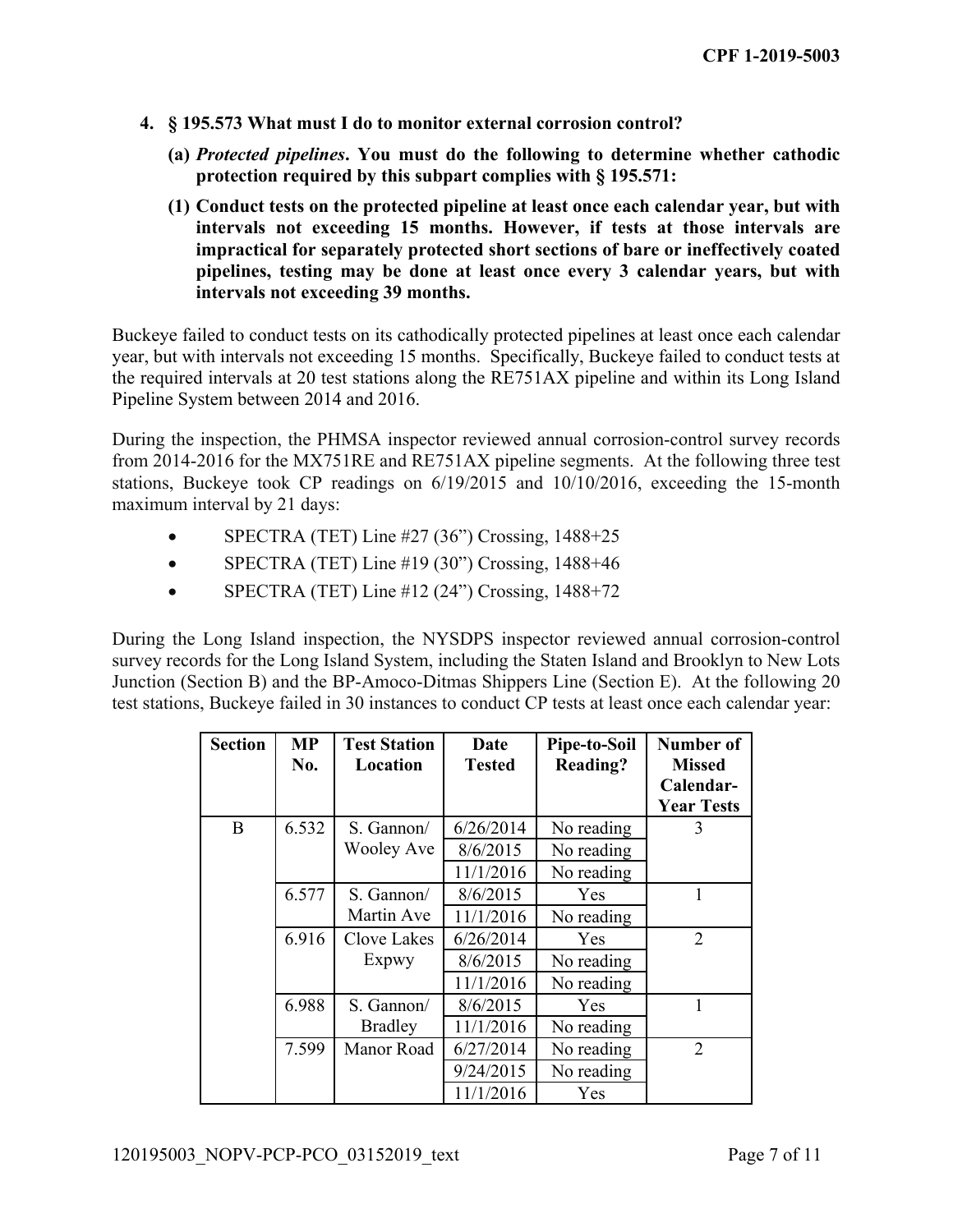|   | 7.683 | Schmidts          | 9/24/2015 | Yes        | 1              |
|---|-------|-------------------|-----------|------------|----------------|
|   |       | Lane              | 11/1/2016 | No reading |                |
| E | 0.001 | Long Island       | 7/24/2014 | Yes        | $\mathbf{1}$   |
|   |       | City Term.        | 9/2/2015  | Yes        |                |
|   |       |                   | 11/9/2016 | No reading |                |
|   | 0.202 | Kingsland         | 7/10/2014 | Yes        | $\overline{2}$ |
|   |       | Ave/N.            | 9/3/2015  | No reading |                |
|   |       | Henry St          | 11/9/2016 | No reading |                |
|   | 0.219 | Kingsland         | 7/10/2014 | Yes        | $\mathbf{1}$   |
|   |       | Ave/N             | 9/3/2015  | No reading |                |
|   |       | Henry St          | 11/9/2016 | Yes        |                |
|   | 0.405 | Kingsland         | 7/10/2014 | No reading | $\overline{2}$ |
|   |       | Ave/              | 9/3/2015  | No reading |                |
|   |       | Greenpoint        | 11/8/2016 | Yes        |                |
|   |       | Ave               |           |            |                |
|   | 0.428 | Kingsland         | 7/10/2014 | Yes        | 1              |
|   |       | Ave/              | 9/3/2015  | No reading |                |
|   |       | Greenpoint<br>Ave | 11/9/2016 | Yes        |                |
|   | 0.754 | Kingsland         | 7/10/2014 | Yes        | 1              |
|   |       | Ave/Noman         | 9/3/2015  | No reading |                |
|   |       | Ave               | 11/9/2016 | Yes        |                |
|   | 1.056 | Varick Ave/       | 7/10/2014 | Yes        | $\mathbf{1}$   |
|   |       | Bridgewater       | 9/3/2015  | Yes        |                |
|   |       | <b>Street</b>     | 11/8/2016 | No reading |                |
|   | 1.192 | Varick/           | 7/10/2014 | Yes        | $\mathbf{1}$   |
|   |       | Meeker Ave        | 9/3/2015  | No reading |                |
|   |       |                   | 11/8/2016 | Yes        |                |
|   | 1.262 | Varick/80 Ft      | 7/10/2014 | No reading | 3              |
|   |       | DS MP             | 9/3/2015  | No reading |                |
|   |       | 1.237             | 11/9/2016 | No reading |                |
|   | 1.279 | Varick/           | 7/10/2014 | Yes        | $\overline{2}$ |
|   |       | Cherry St         | 9/3/2015  | No reading |                |
|   |       |                   | 11/9/2016 | No reading |                |
|   | 1.329 | Varick/           | 7/10/2014 | Yes        | $\mathbf{1}$   |
|   |       | Anthony           | 9/3/2015  | Yes        |                |
|   |       |                   | 11/8/2016 | No reading |                |
|   | 1.382 | Varick-284'       | 7/10/2014 | Yes        | $\mathbf{1}$   |
|   |       | DS of MP          | 9/3/2015  | No reading |                |
|   |       | 1.425             | 11/9/2016 | Yes        |                |
|   | 1.586 | Varick-208'       | 7/10/2014 | Yes        | $\mathbf{1}$   |
|   |       | DS of MP          | 9/3/2015  | No reading |                |
|   |       | 1.586             | 11/9/2016 | Yes        |                |
|   | 1.625 |                   | 7/10/2014 | Yes        | $\overline{2}$ |
|   |       |                   | 9/3/2015  | No reading |                |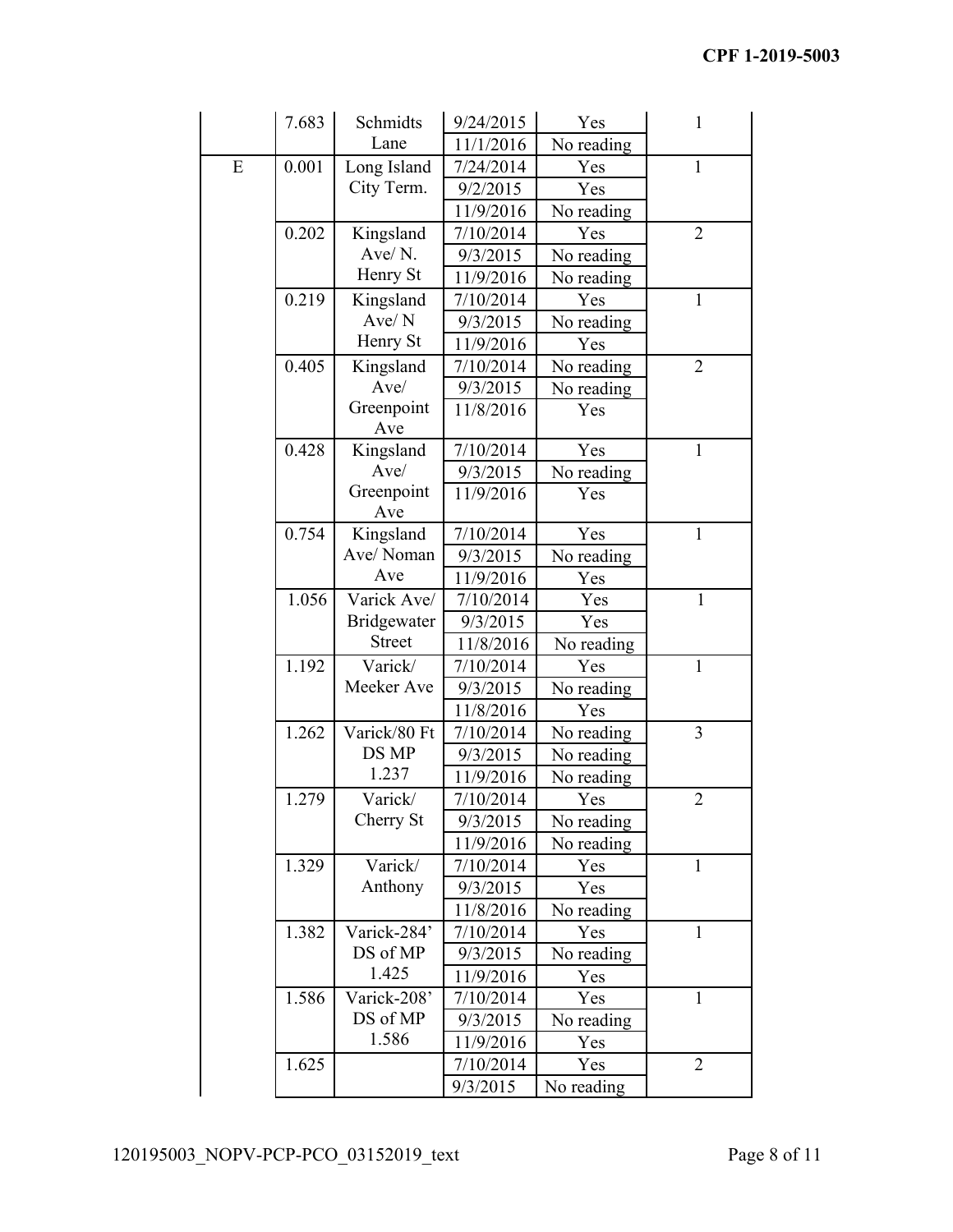|                        | Varick- $\vert$ 11/9/2016   No reading |  |
|------------------------|----------------------------------------|--|
| 155 $Ft$ DS of $\vert$ |                                        |  |
| MP 1.644               |                                        |  |

Therefore, Buckeye failed in 33 instances to conduct tests of the cathodic protection on its protected pipelines at least once each calendar year, but with intervals not exceeding 15 months, at 20 test stations.

### Proposed Civil Penalty

Under 49 U.S.C. § 60122 and 49 CFR § 190.223, you are subject to a civil penalty not to exceed \$213,268 per violation per day the violation persists, up to a maximum of \$2,132,679 for a related series of violations. For violation occurring on or after November 2, 2015, and before November 27, 2018, the maximum penalty may not exceed \$209,002 per violation per day, with a maximum penalty not to exceed \$2,090,022. For violations occurring prior to November 2, 2015, the maximum penalty may not exceed \$200,000 per violation per day, with a maximum penalty not to exceed \$2,000,000 for a related series of violations. For violations occurring prior to November 2, 2015, the maximum penalty may not exceed \$200,000 per violation per day, with a maximum penalty not to exceed \$2,000,000 for a related series of violations. The Compliance Officer has reviewed the circumstances and supporting documentation involved in the above probable violation(s) and has recommended that you be preliminarily assessed a civil penalty of \$701,400 as follows:

| Item number | <b>PENALTY</b> |
|-------------|----------------|
|             | \$219,600      |
| 3           | \$265,200      |
| Δ           | \$216,600      |

#### Proposed Compliance Order

With respect to item 1 pursuant to 49 U.S.C. § 60118, the Pipeline and Hazardous Materials Safety Administration proposes to issue a Compliance Order to Buckeye Partners, L.P. Please refer to the *Proposed Compliance Order*, which is enclosed and made a part of this Notice.

#### Response to this Notice

 *Compliance Proceedings*. Please refer to this document and note the response options. All Enclosed as part of this Notice is a document entitled *Response Options for Pipeline Operators in*  material you submit in response to this enforcement action may be made publicly available. If you believe that any portion of your responsive material qualifies for confidential treatment under 5 U.S.C. 552(b), along with the complete original document you must provide a second copy of the document with the portions you believe qualify for confidential treatment redacted and an explanation of why you believe the redacted information qualifies for confidential treatment under 5 U.S.C. 552(b).

Following the receipt of this Notice, you have 30 days to submit written comments, or request a hearing under 49 CFR § 190.211. If you do not respond within 30 days of receipt of this Notice, this constitutes a waiver of your right to contest the allegations in this Notice and authorizes the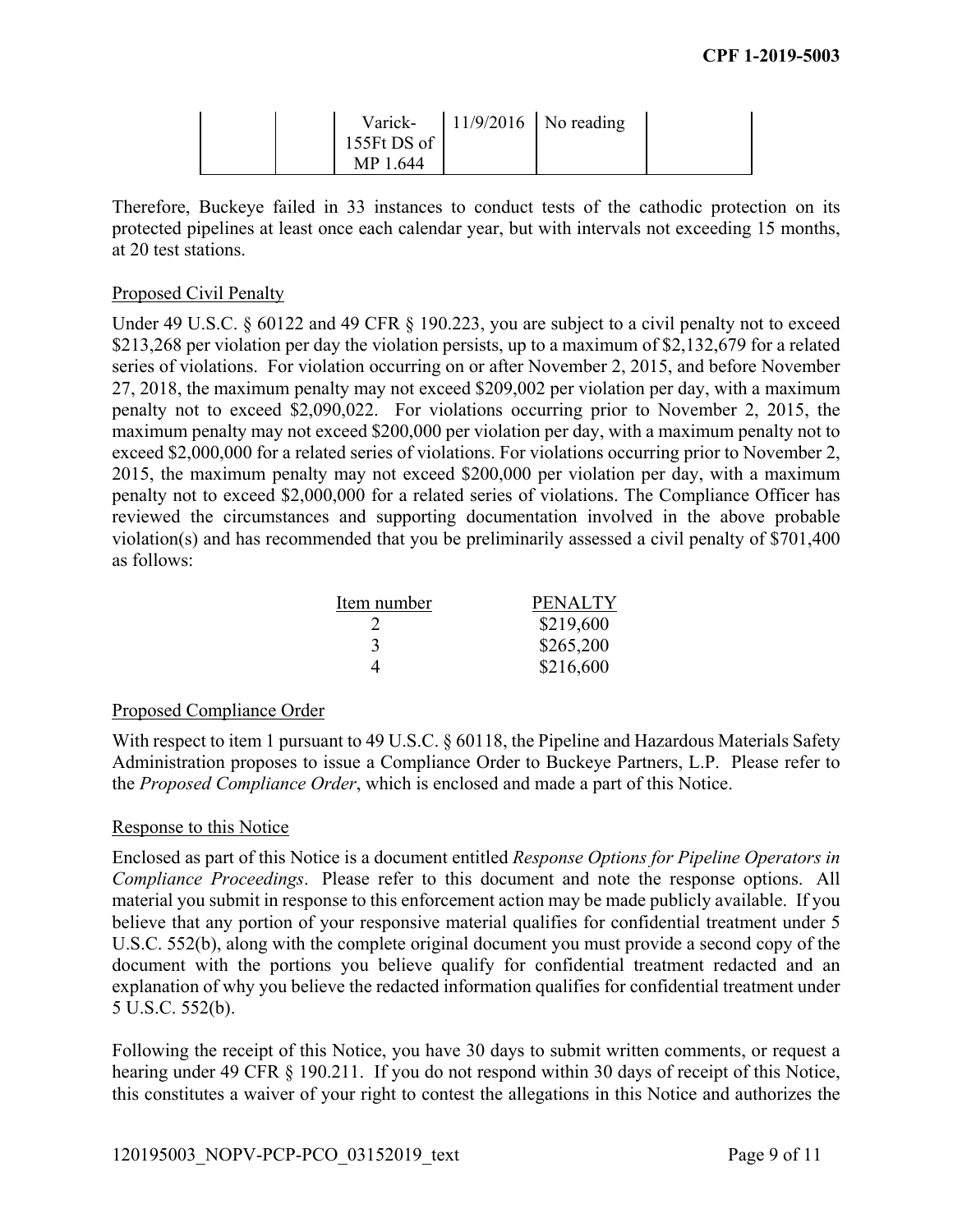submit your correspondence to my office within 30 days from receipt of this Notice. This period Associate Administrator for Pipeline Safety to find facts as alleged in this Notice without further notice to you and to issue a Final Order. If you are responding to this Notice, we propose that you may be extended by written request for good cause.

Please submit all correspondence in this matter to Robert Burrough, Director, PHMSA Eastern Region, 840 Bear Tavern Road, Suite 300, West Trenton, New Jersey 08628. Please refer to **CPF 1-2019-5003** on each document you submit, and whenever possible provide a signed PDF copy in electronic format. Smaller files may be emailed to [robert.burrough@dot.gov](mailto:robert.burrough@dot.gov). Larger files should be sent on a CD accompanied by the original paper copy to the Eastern Region Office.

Additionally, if you choose to respond to this (or any other case), please ensure that any response letter pertains solely to one CPF case number.

Sincerely,

Robert Burrough Director, Eastern Region Pipeline and Hazardous Materials Safety Administration

Enclosures: *Proposed Compliance Order Response Options for Pipeline Operators in Compliance Proceedings*